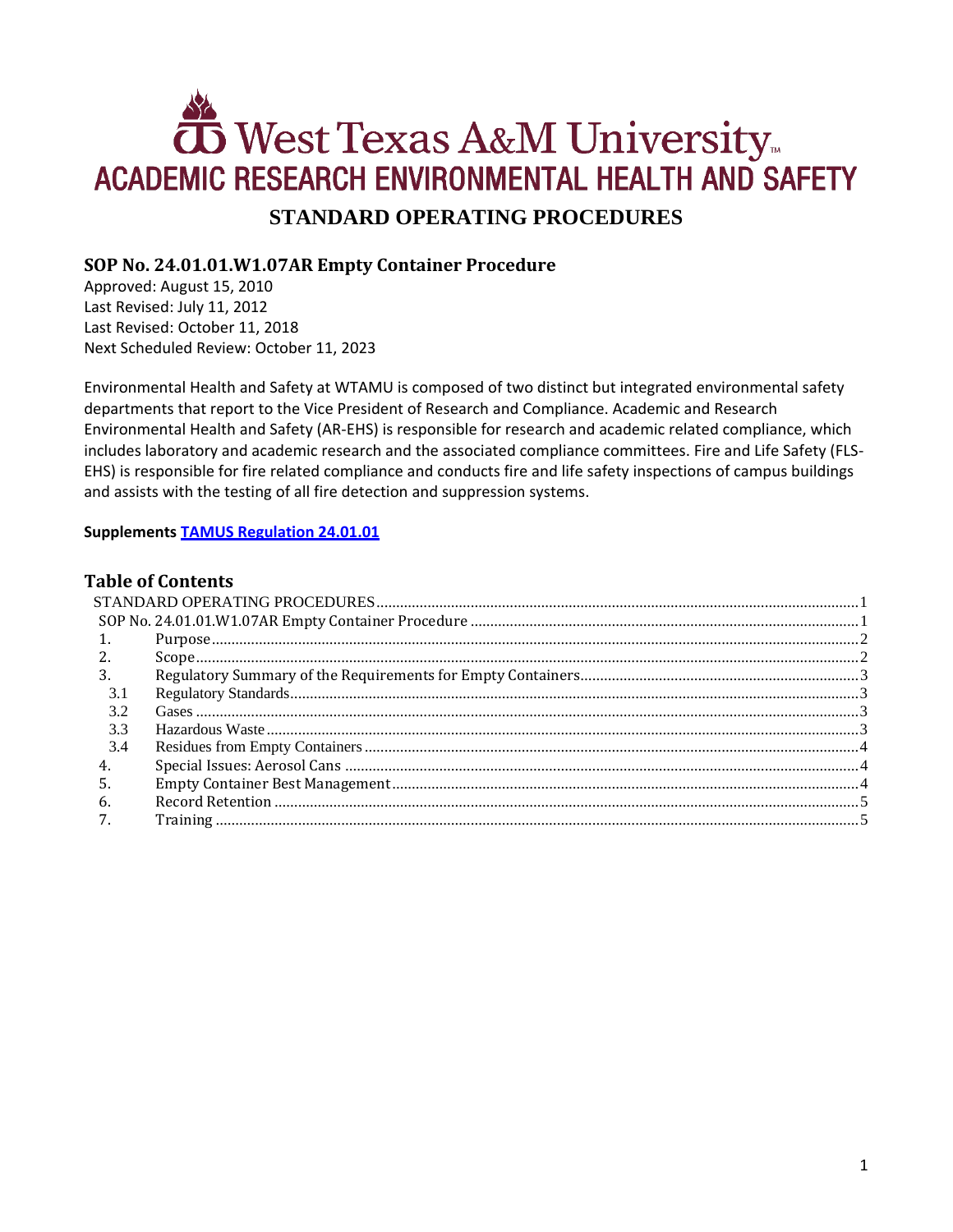# <span id="page-1-0"></span>**1. Purpose**

Empty containers represent a significant waste stream on the university campus. Containers can be regulated as hazardous waste under RCRA if they do not meet the definition of "RCRA empty". The regulations covering management of hazardous waste stored in containers are found in 40 CFR Parts 264/265, Subpart I. These specific requirements must be met by the university. The regulations covering the management of container residues and the definition of when residues in containers are exempt from regulation are found at 40 CFR §261.7. These regulations set out procedures for establishing a container as "empty". Since empty containers no longer contain hazardous waste, these regulations are also used to determine when containers are no longer subject to the requirements of RCRA.

## <span id="page-1-1"></span>**2. Scope**

This procedure applies to all organizations at West Texas A&M University. It addresses empty containers and procedures for determining if the container is classified as empty, and how to handle the pickup and disposal of the containers.

#### AR-EHS shall:

- $\triangleright$  Administer the WTAMU Empty Container Procedure with qualified/trained personnel; and
- $\triangleright$  Assist departments and employees with the following:
	- Determining if containers are RCRA empty;
	- Pick up of empty containers, if requested;
	- Provide training, if needed, to faculty, staff, and students on the WTAMU Empty Container Procedure; and
	- Pick up special waste containers such as aerosol cans.

#### Department/Components shall:

- $\triangleright$  Comply with the WTAMU Empty Container Procedure;
- $\triangleright$  Ensure employees are properly trained; and
- $\triangleright$  Assist employees with the following:
	- Coordinate with AR-EHS to obtain the appropriate information regarding theWTAMU Empty Container Procedure.
	- Provide labels, if needed, for chemical containers containing P-listed hazardous waste residues.

#### Employees and students shall:

 $\triangleright$  Comply with the written WTAMU Empty Container Program.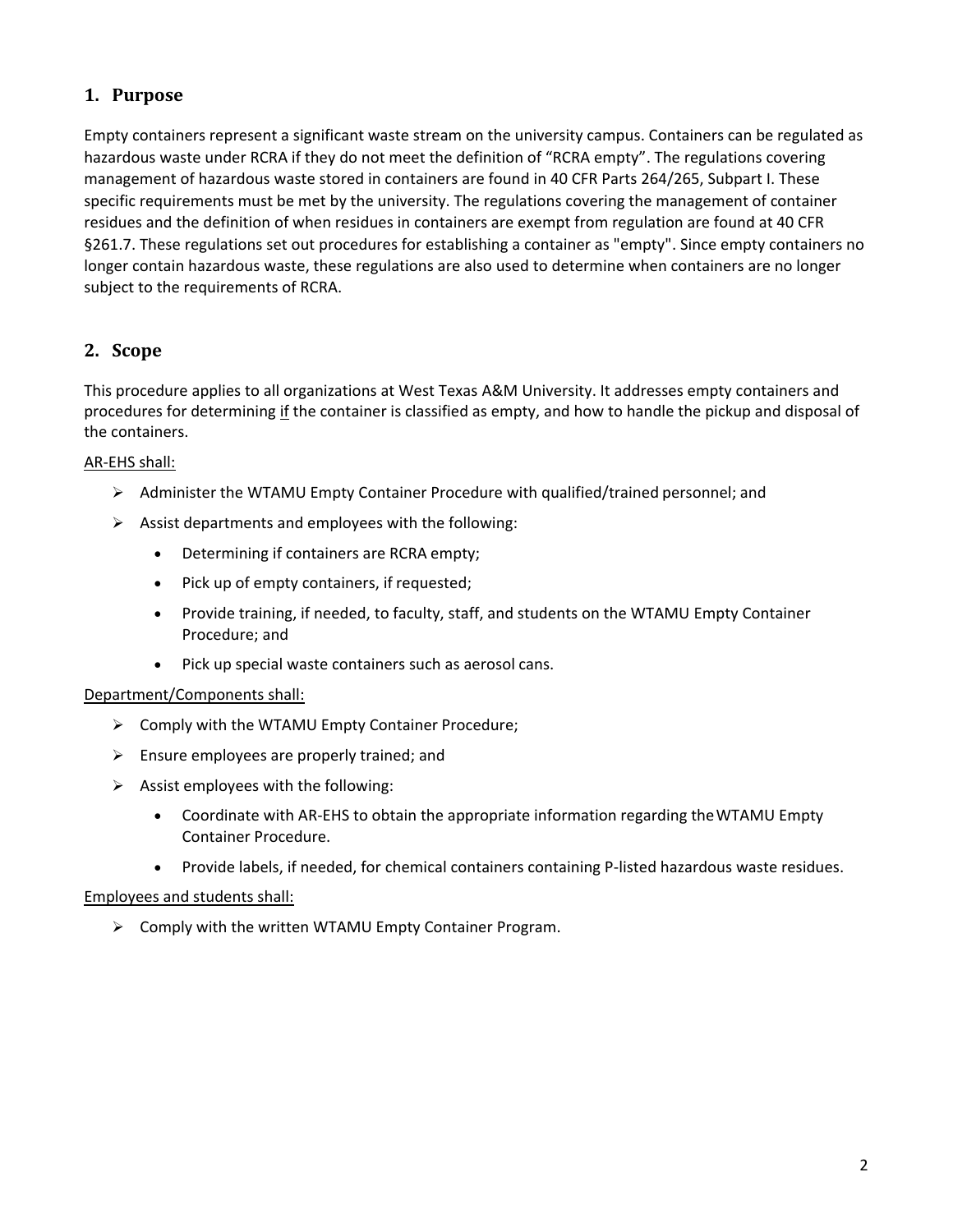# <span id="page-2-0"></span>**3. Regulatory Summary of the Requirements for Empty Containers**

The regulations at §261.7 define when hazardous waste residue in an empty container is exempt from regulation. These regulations set out the requirements for rendering a container or inner liner "empty." To distinguish between the usual meaning of the word "empty" and the strict regulatory definition, the phrase "RCRA empty" is sometimes used. Any hazardous waste remaining in either a RCRA empty container or inner liner is not subject to regulation under RCRA Subtitle C. EPA promulgated these regulations to give guidance to owners/operators on how to empty their containers so that the containers are no longer subject to regulation, even if some residues remain in the container. Therefore, these regulations allow an owner/operator to reuse containers or inner liners meeting the provisions of §261.7, since the container is no longer considered to hold hazardous waste.

#### <span id="page-2-1"></span>3.1 Regulatory Standards

Throughout this section, there will be references to the term "inner liner." This term refers to a continuous layer of material placed inside a tank or container which protects the construction materials of the container from contact with the contained waste or reagents used to treat the waste (§260.10). The following is a summary of the standards for rendering a container or inner liner RCRA empty.

#### <span id="page-2-2"></span>3.2 Gases

Containers holding compressed gases that are hazardous wastes are considered empty when the pressure in the container approaches atmospheric pressure (§261.7(b)(2)).

#### <span id="page-2-3"></span>3.3 Hazardous Waste

A container or inner liner removed from a container holding non-acute hazardous waste as identified in Part 261, Subparts C and D is empty when:

 $\triangleright$  All wastes have been removed using practices commonly employed industry-wide to remove wastes from containers or liners, such as pouring, pumping, aspirating, and draining  $(§261.7(b)(1)(i))$ 

#### **AND**

 $\triangleright$  No more than 2.5 cm (1 inch) of material remains in the container or liner (§261.7(b)(1)(iii))

#### **OR**

 $\triangleright$  No more than 3 percent by weight of the container remains for containers with a capacity of 110 gallons or less, and no more than 0.3 percent by weight remains for containers with a capacity greater than 110 gallons (§261.7(b)(1)(iii)).

Common emptying methods might remove the liquid phase of the waste; however, solids or semisolids might adhere to the sides of the container. The definition of empty container therefore states that in addition to emptying the container using common practices, no more than 2.5 cm (1 in) of material may remain in the container for it to be considered empty. If common practices are not used to empty the container, then the weight determination must be used.

#### **3.3.1 Acutely Hazardous Waste**

A container or inner liner of a container holding acutely hazardous waste (i.e., all P-listed wastes and other hazardous wastes with the designated hazard code (H)) found in 40 CFR 261.30 is empty when:

 $\triangleright$  The container has an inner liner which prevents contact with the container and the liner is removed (§261.7(b)(3)(iii)).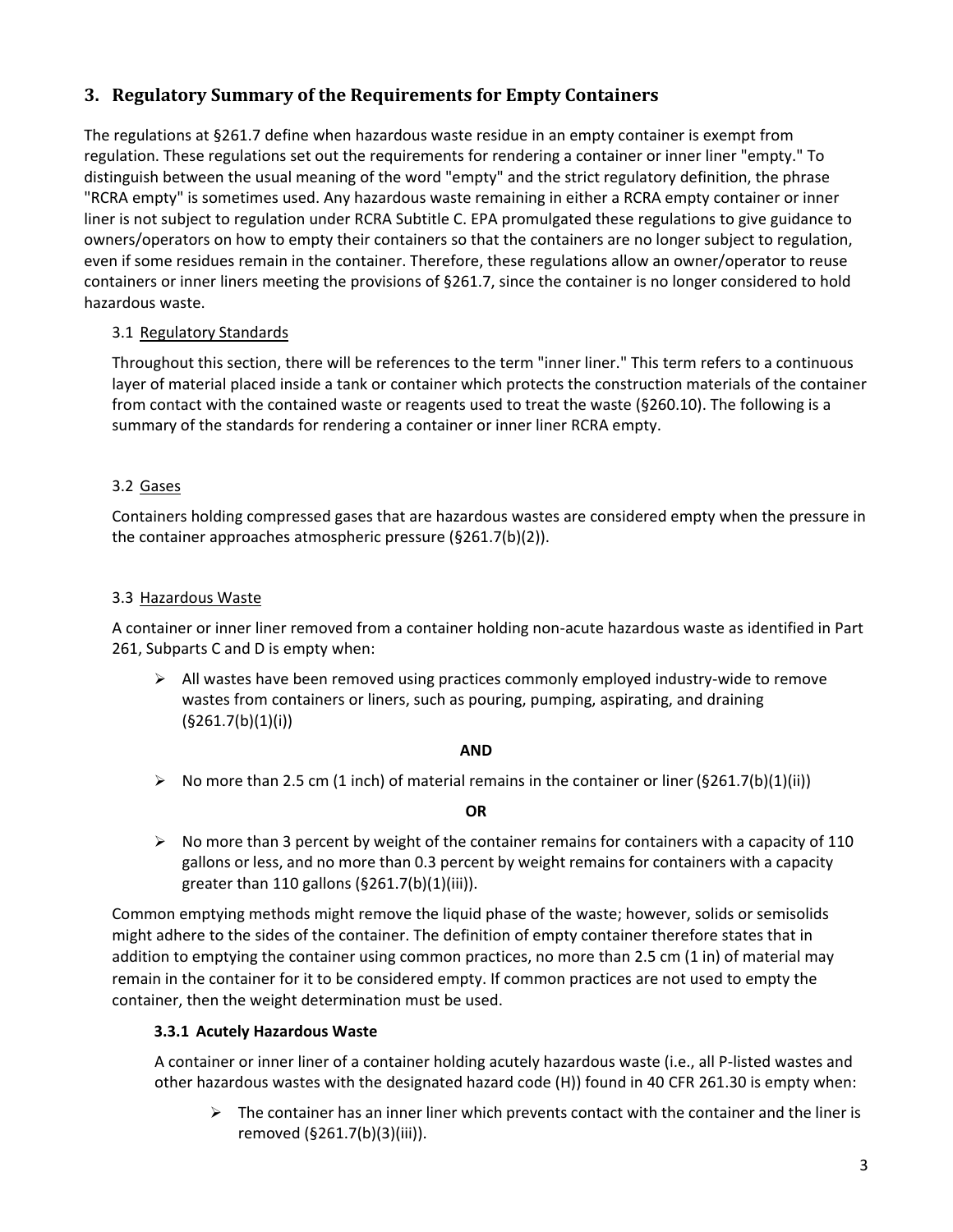$\triangleright$  The container has been triple rinsed with a solvent appropriate for removing the acutely hazardous waste (§261.7(b)(3)(i)).

#### **OR**

 $\triangleright$  When triple rinsing is inappropriate, an alternate method is used (§261.7(b)(3)(ii)).

To date, EPA has not defined triple rinsing in the regulations or in interpretative guidance. The rinsate is considered acutely hazardous waste according to the mixture rule; however, the act of triple rinsing is **not** considered treatment (45 FR 78528; November 25, 1980). If the rinsate can be used in another process then it is **not** considered to be an acutely hazardous waste, instead it is considered a product and can be stored as such until utilized.

Typically P wastes are highly toxic and include many pesticides, herbicides, and other extremely toxic substances.

#### <span id="page-3-0"></span>3.4 Residues from Empty Containers

Residues remaining in a RCRA empty container are exempt from Subtitle C (hazardous waste) regulation and in most cases can be discarded in the WTAMU trash containers. Likewise, residues removed from an empty container (i.e., removed after the container meets the regulatory definition of empty) are also exempt from Subtitle C requirements, including the requirements for determining hazardous waste characteristics. In contrast, residues removed from a container that is not RCRA empty or that result from rendering a container empty are fully subject to Subtitle C and must be managed as a hazardous waste.

## <span id="page-3-1"></span>**4. Special Issues: Aerosol Cans**

A recurring issue within the container and empty container regulations is the puncturing or venting of aerosol cans. The issue stems partly from the applicability of the empty container regulations to aerosol cans, and partly from the issue of whether the can itself is considered to be part of the waste.

In general, aerosol cans are capable of holding either compressed gas or liquid. If the aerosol can is holding a compressed gas, it is unclear whether the act of venting to render the can empty would constitute treatment. This question must be answered by the appropriate EPA Region or authorized state. When the aerosol can is holding a liquid, the regulations depend upon whether the can is being sent for scrap metal recycling or disposal. If the can is sent for scrap metal recycling, the can and its contents are exempt from regulation as a scrap metal under §261.6(a)(3)(iii). The act of emptying the can would be an exempt recycling activity under §261.6(c), and any residues from emptying the can would be regulated if they are listed or exhibit a characteristic of hazardous waste. If the can is sent for disposal, both the contents of the can and the can itself are subject to regulation. To dispose of the aerosol can as nonhazardous, the can must be RCRA empty according to §261.7, and the can itself must not qualify as a hazardous waste. Users will assure that aerosol cans are empty prior to disposal in the trash receptacles. Aerosol cans that are no longer needed and that still contain paints and propellants will be transferred to AR-EHS for reuse, recycling, or waste management.

## <span id="page-3-2"></span>**5. Empty Container Best Management**

While empty containers may not be regulated as hazardous wastes they could pose health and safety risks to WTAMU staff, students, or the public if not properly managed. For example, containers that have held flammable materials could pose a fire or explosion risk if subjected to ignition sources. Containers that once held toxic materials could pose a risk if used as drinking water containers. Many containers that have held these